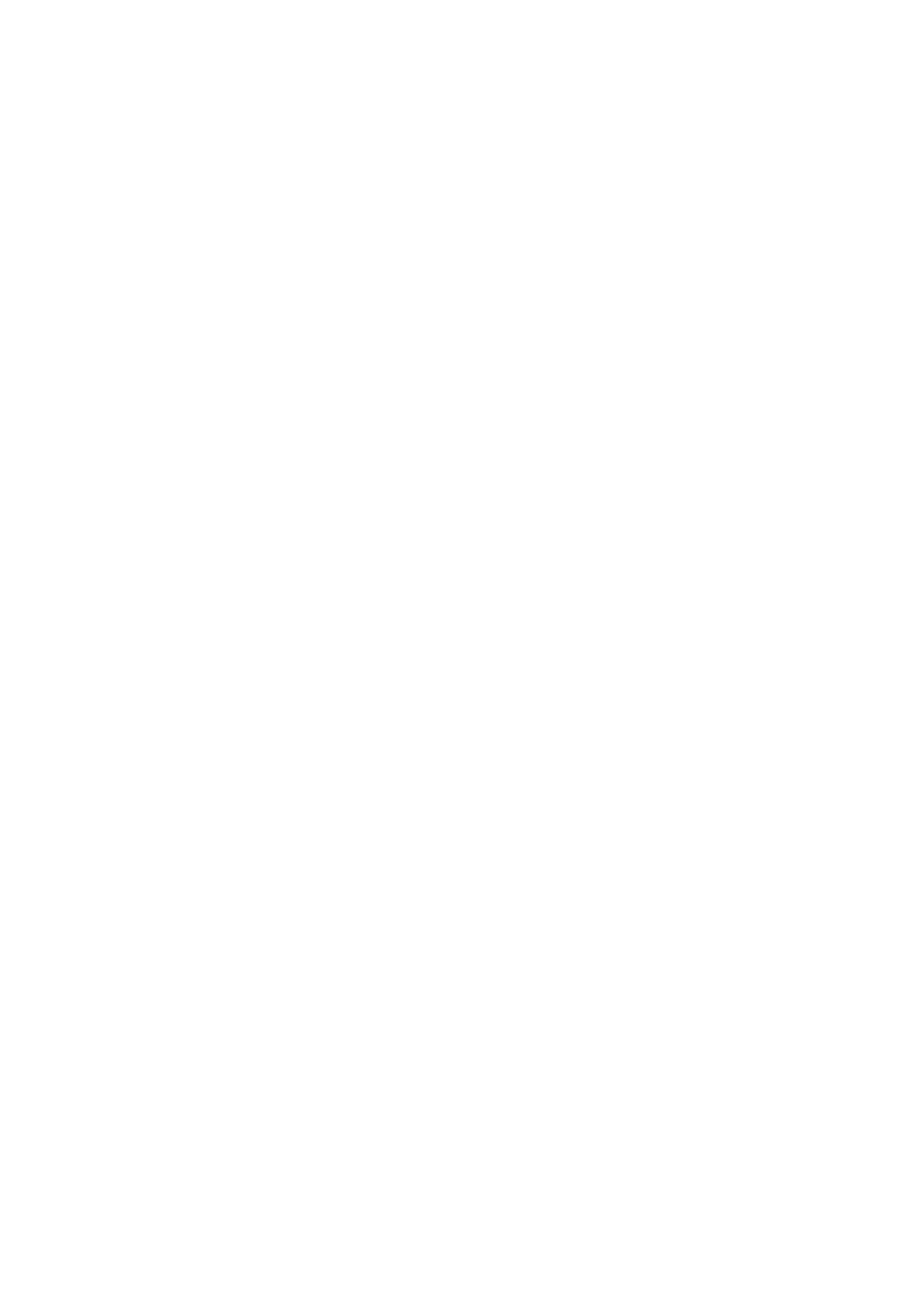By the glass

| Bin No | Sparkling                                                                          | (125ml)     |
|--------|------------------------------------------------------------------------------------|-------------|
| 0001   | Eric Bordelet 'Poire Granit' Château de Hauteville - Normandy, France 2021 (Perry) | 12          |
| 1301   | Hambledon 'Classic Cuvée' - Hampshire, England NV                                  | 16          |
| 1002   | Bollinger Special Cuvée - Aÿ, Champagne, France NV                                 | 21          |
| 1202   | Bollinger Rosé - Aÿ, Champagne, France NV                                          | 22          |
| 1022   | Bollinger 'PNVZ' - Verzenay, Champagne, France NV (2016 Base)                      | 28          |
|        | White                                                                              | (125/175ml) |
| 2006   | Cíu Cíu 'Falerio' Oris Bianco DOP - Marche, Italy 2020                             | 8/10.5      |
| 2501   | Leon Boesch 'La Cabane' Pinot Blanc - Alsace, France 2018                          | 10/12       |
| 2505   | Koehler-Ruprecht Riesling Kabinett Trocken - Pfalz, Germany 2018                   | 12.5 / 15   |
| 2513   | Turmhof Sauvignon Blanc 'Tiefenbrunner' - Alto-Adige, Italy 2018                   | 15/19       |
| 2216   | Lucien Aviet Melon a Queue Rouge 'Cuvée des Docteurs' - Jura, France 2019          | 17/21       |
| 2409   | Crystallum 'Ferrum' Chardonnay - Western Cape, SA 2021                             | 19/24       |
| 2510   | Mas de Daumas Gassac Blanc - Terroir d'Aniane, Languedoc, France 2020              | 22 / 27.5   |
|        | Rosé and Skin Contact                                                              | (125/175ml) |
| 3002   | Château Minuty 'M de Minuty' - Côtes de Provence, France 2020                      | 12/15       |
| 4004   | La Stoppa 'Ageno' - Emilia-Romagna, Italy 2016                                     | 18 / 22.5   |
|        | Red                                                                                | (125/175ml) |
| 5102   | Les Vignerons d'Esteragues 'Cuvée de Galets' - Southern Rhône, France 2019         | 8/10.5      |
| 5404   | Ciacci Piccolomini d'Aragona Sant'Antimo 'Ateo' - Tuscany, Italy 2016              | 12/15       |
| 5610   | Bellvale 'Quercus' Pinot Noir - Victoria, Australia 2017                           | 15/19       |
| 5721   | Johan Lardy Moulin-à-Vent '1903' Vieilles Vignes - Beaujolais, France 2019         | 17/21       |
| 5006   | La Stoppa 'Macchiona' - Emilia-Romagna, Italy 2013 (from MAGNUM)                   | 17.5 / 21.5 |
| 5420   | Roda Reserva - Rioja, Spain 2016                                                   | 18 / 22.5   |
| 5308   | Château Coutelin-Merville Cru Bourgeois - Saint-Estephe, Bordeaux, France 2006     | 22.5 / 27.5 |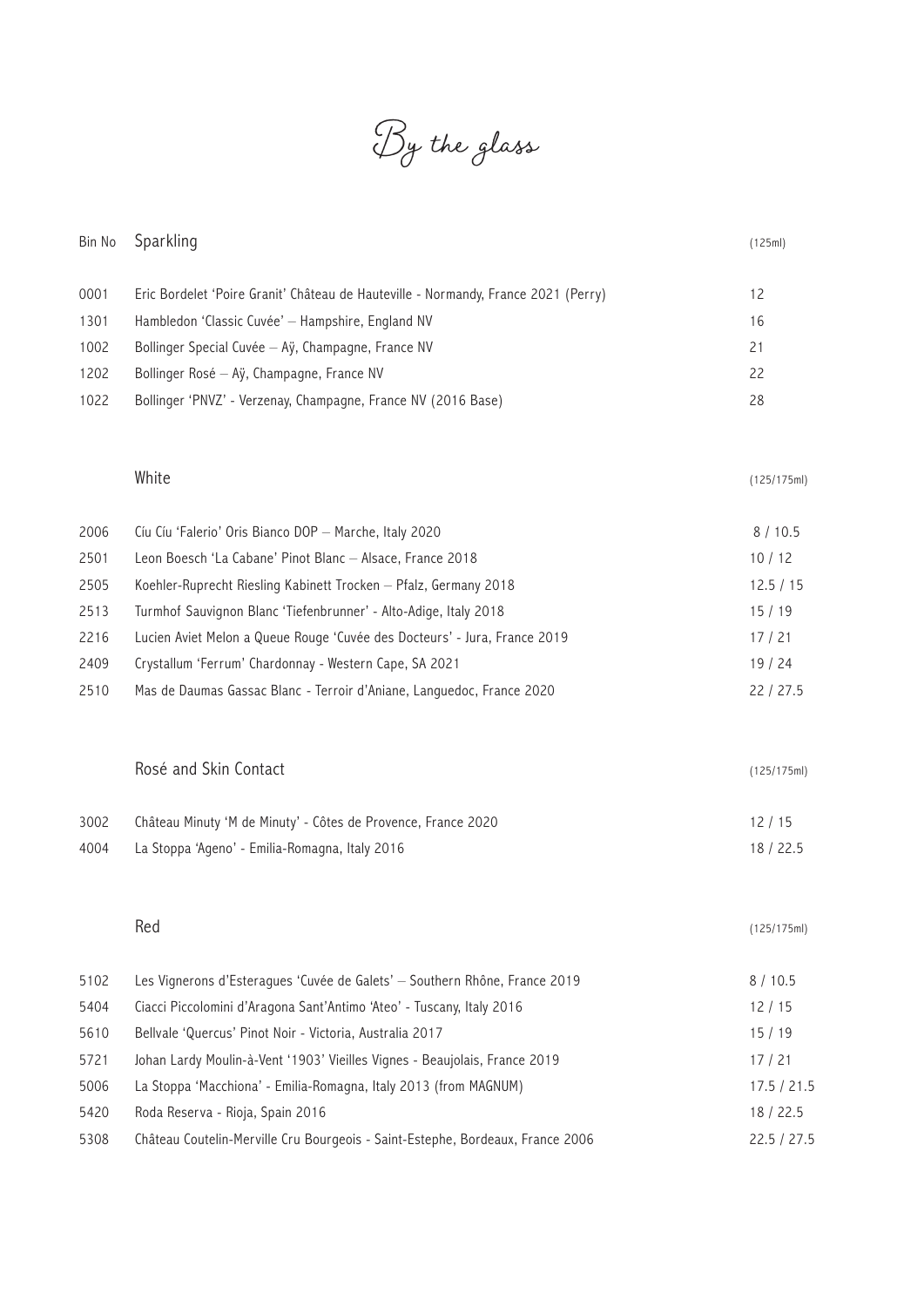Fine wine by the glass

- 2226 Pernot-Belicard Puligny-Montrachet 1er Cru 'Les Perrières' Bougogne, France 2017 (en MAGNUM) 44 Generous, buttery, smoky Chardonnay that is EXACTLY what one needs when one craves white Burgundy. 2121 Didier Dagueneau Pouilly-Fumé 'Silex' - Loire Valley, France 2013 58 Lauded the 'Grand Cru' of the Loire; Sauvignon Blanc with incredible precision, minerality and depth from the late darling of the Loire. 2227 René et Vincent Dauvissat Chablis 1er Cru 'La Forest' - Bourgogne, France 2000 66 Rich and nutty with notes of brown miso, toffee and dried white flowers - aged Chablis at is VERY finest. Red (125ml) 5214 Stéphane Magnien Morey-Saint-Denis 1er Cru 'Les Faconnières' - Bourgogne, France 2011 33 Elegant, perfumed, polished - whispers of blood orange, red fruits and star anise with textbook Burgundian vivacity . 5319 Château La Gaffeliere 1er Grand Cru Classé (B) - Saint-Emilion, Bordeaux, France 2012 45 Classic cassis and blackberries leaping out of the glass supported by trademark leather, cigarbox, graphite and voilets - silky tannins and alluring structure. 5415 Vega Sicilia 'Valbuena 5°' - Ribera del Duero, Spain 2011 49 The wines of Vega Sicilia, for us, are the pinnacle of Tempranillo's potential - opulent, generous fruit and seductive tannis. 5315 Château Léoville Barton 2ème Cru Classé – Saint Julien, Bordeaux, France 1995 65 An Irishman met a Bordelaise vigneron and bought part of his vineyard. The rest is history, today being one of the few remaining properties still 'in the family'. Exuberant bouquet of blackcurrant jam, spiced cherry, cedar, coffee and fig, mirrored in the palate with supple tannin and the silkiest of finishes. 5110 Rene Rostaing Côte Rôtie 'Côte Blonde' – Northern Rhône, France 1996 75 One of the greatest expressions of Syrah we have come across, with a whisper of Viognier this iconic cuvée is ethereal - creme de mure, liquorice, cassis quickly persued by woodsmoke, charred meats and an earthy, savoury charm that makes very little else matter. Sweet (75ml)
- 6013 Château d'Yquem 1er Cru Classé Sauternes Bordeaux, France 2007 (en MAGNUM) 68 The ultimate indulgence when it comes to 'a glass of sticky' - candied pineapple, burnt orange, honeysuckle the list really is endless with this generous and seemingly neverending finish.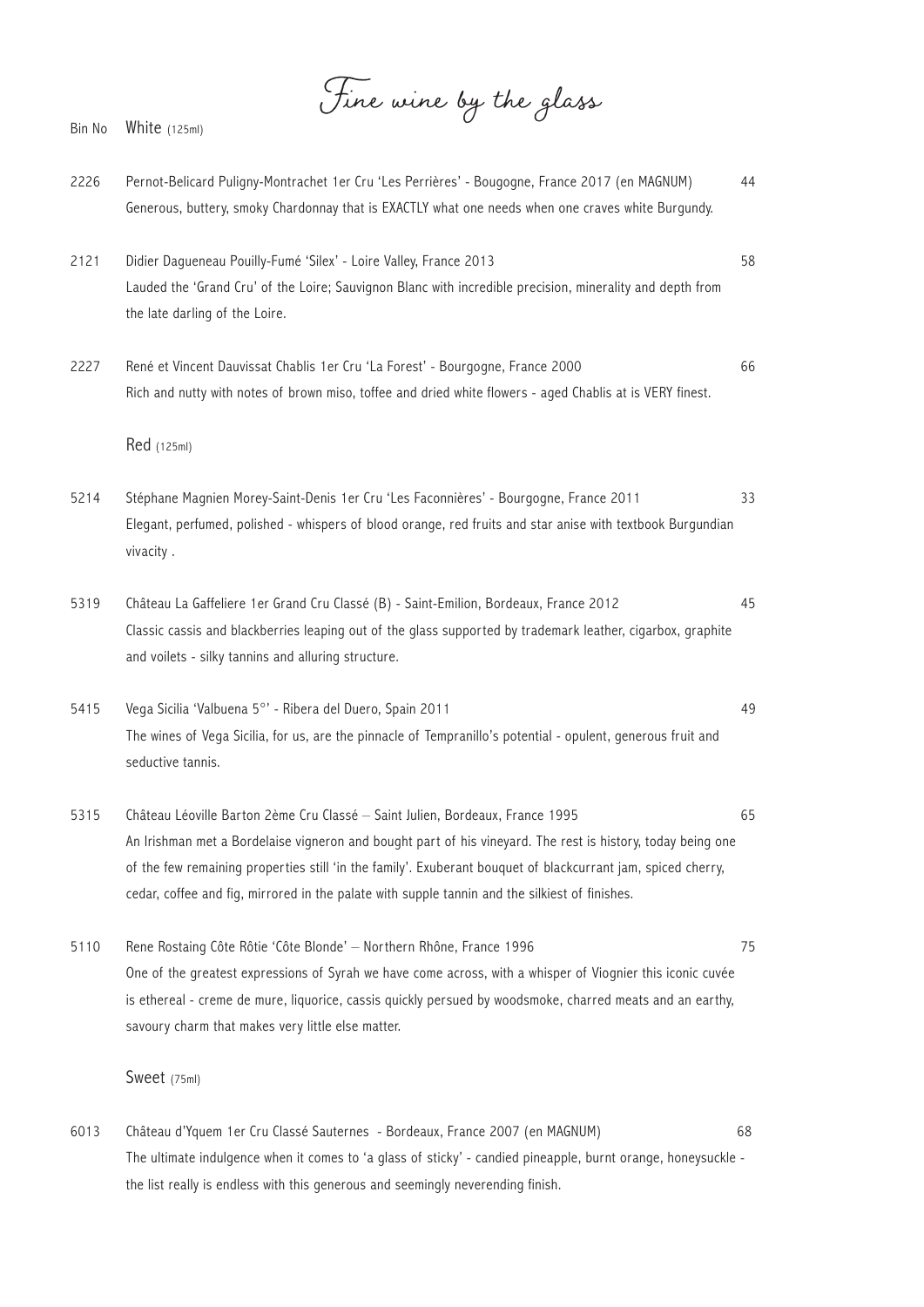Champagne & Sparkling

## Sparkling

#### Bin No Home Grown

| 1301 | Hambledon 'Classic Cuvée' - Hampshire, England NV           | 80  |
|------|-------------------------------------------------------------|-----|
| 1302 | Hambledon 'Classic Cuvée' Rosé — Hampshire, England NV      | 90  |
| 1303 | Hambledon 'Prèmier Cuvée' – Hampshire, England NV           | 105 |
| 1304 | Harrow & Hope Blanc de Noirs - Marlow, Buckinghamshire 2015 | 120 |

## Grower Champagne

| 1105 | Vouette et Sorbée 'Fidele' Blanc de Noirs - Aube, Champagne, France 2018            | 125 |
|------|-------------------------------------------------------------------------------------|-----|
| 1102 | Pascal Agrapart 'Avizoise' Grand Cru - Avize, Champagne, France 2015                | 189 |
| 1106 | Jean Paul Deville Brut 'Selection' - Verzy, Champagne, France NV (MAGNUM)           | 180 |
| 1107 | Palmer & Co. 'Grands Terroirs' - Montagne de Reims, Champagne, France 2003 (MAGNUM) | 477 |

## Grand Marques Champagne

| 1001 | Ayala Brut Majeur - Aÿ, Champagne, France NV                                        | 90  |
|------|-------------------------------------------------------------------------------------|-----|
| 1201 | Ayala Rosé - Aÿ, Champagne, France NV                                               | 95  |
| 1017 | Ayala Blanc de Blancs - Aÿ, Champagne, France 2014                                  | 150 |
| 1019 | La Perle d'Ayala Grand Cru - Aÿ, Champagne, France 2012                             | 195 |
| 1002 | Bollinger 'Special Cuvée' - Aÿ, Champagne, France NV                                | 100 |
| 1018 | Bollinger 'Special Cuvée' - Aÿ, Champagne, France NV (MAGNUM)                       | 210 |
| 1202 | Bollinger Rosé – Aÿ, Champagne, France NV                                           | 105 |
| 1022 | Bollinger 'PNVZ' - Verzenay, Champagne, France NV (2016 Base)                       | 140 |
| 1003 | Bollinger 'La Grande Année' - Aÿ, Champagne, France 2012                            | 190 |
| 1023 | Bollinger 'La Grande Année' - Aÿ, Champagne, France 2014                            | 190 |
| 1004 | Bollinger 'La Grande Année' Rosé - Aÿ, Champagne, France 2012                       | 195 |
| 1024 | Pol Roger Blanc de Blancs - Côte des Blancs, Champagne, France 2013                 | 230 |
| 1005 | Bollinger R.D. - Aÿ, Champagne, France 2007                                         | 245 |
| 1006 | Charles Heidsieck 'Blanc des Millénaires' - Côte des Blancs, Champagne, France 2006 | 235 |
| 1021 | Dom Pérignon - Épernay, Champagne, France 2003                                      | 560 |
| 1020 | Dom Pérignon - Épernay, Champagne, France 1996                                      | 996 |

## Regional France

| 0001 | Eric Bordelet 'Poire Granite' Château de Hauteville - Normandy, France 2021 (Perry) | 60 |
|------|-------------------------------------------------------------------------------------|----|
| 1105 | Mas de Daumas Gassac Rosé Frizzante - Terroir d'Aniane, Languedoc, France 2020      | 70 |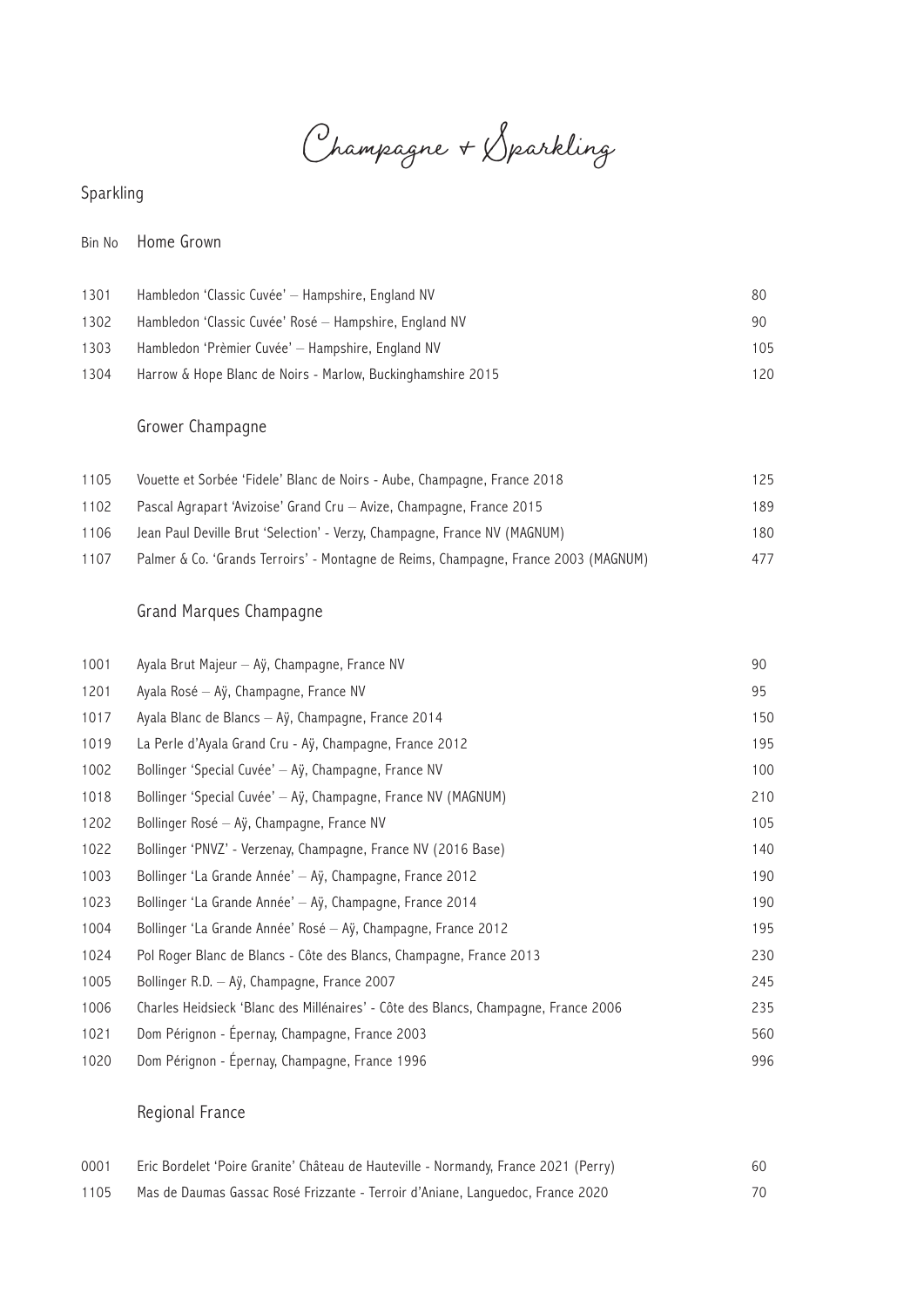White Wine

## By the Sea: From the Atlantic and Mediterranean

## Bin No Spain & Canary Islands

| 2001 | Loxarel 'Cora' - Penedes, Spain 2020                             | 45 |
|------|------------------------------------------------------------------|----|
| 2009 | Gorka Izagirre 'Bizkaiko Txakolina' - Basque Country, Spain 2020 | 52 |
| 2002 | - Zarate Albariño — Rías Baixas, Spain 2021                      | 55 |
| 2003 | Suertes del Marques 'Vidonia' - Tenerife, Canary Islands 2019    | 90 |

## Coastal Italy

| 2006 | Cíu Cíu 'Falerio' Oris Bianco DOP — Marche, Italy 2020           | 40. |
|------|------------------------------------------------------------------|-----|
| 2007 | - I Vigneri 'Aurora' Carricante - Mount Etna, Sicily, Italy 2019 | 88. |
| 2008 | ll San Lorenzo 'Marche Bianco' - Marche, Italy 2008              | 149 |

#### Down the River: Loire – Rhône

## Loire Valley

| 2120 | Domaine Adèle Rouzé Quincy - Loire Valley, France 2020                                      | 65  |
|------|---------------------------------------------------------------------------------------------|-----|
| 2118 | Roche aux Moines Savennières - Loire Valley, France 1998                                    | 76  |
| 2110 | Gérard Boulay Sancerre - Loire Valley, France 2019                                          | 85  |
| 2125 | Frantz Saumon 'Mineral +' - Montlouis, Loire Valley, France 2020                            | 87  |
| 2111 | Domaine de Bellivière Coteaux du Loir Vieilles Vignes 'Eparses' - Loire Valley, France 2016 | 94  |
| 2124 | Le Briseau 'Le Kharaktêr' - Jasnières, Loire Valley, France 2018                            | 98  |
| 2123 | Henri Bourgeois Pouilly-Fumé 'La Demoiselle' - Loire Valley, France 2018                    | 118 |
| 2110 | Gérard Boulay Sancerre 'Les Mont Damnes' — Loire Valley, France 2019                        | 125 |
| 2122 | François Cotat Sancerre 'Les Caillots' - Loire Valley, France 2019                          | 128 |
| 2121 | Didier Dagueneau Blanc Fumé de Pouilly 'Silex' - Loire Valley, France 2013                  | 324 |

## Rhône Valley

| 2115 | Les Vignerons d`Estézargues Côtes-du-Rhône 'Plein Sud' - Southern Rhône, France 2019 | 40  |
|------|--------------------------------------------------------------------------------------|-----|
| 2112 | Bernard Gripa Saint Peray 'Les Pins' – Northern Rhône, France 2019                   | 80  |
| 2126 | Stéphane Montez Domaine du Monteillet St Joseph Blanc - Northern Rhône, France 2020  | 97  |
| 2116 | Charvin Châteauneuf du Pape Blanc – Southern Rhône, France 2019                      | 99  |
| 2114 | Andre Perret Condrieu 'Chery' - Northern Rhône, France 2018                          | 114 |
| 2113 | Dard et Ribo St Joseph Blanc - Northern Rhône, France 2019                           | 130 |
| 2117 | Chapoutier Hermitage Blanc - Northern Rhône, France 2015                             | 140 |
| 2118 | Jaboulet Hermitage Blanc 'Chevalier de Sterimberg' — Northern Rhône, France 2015     | 161 |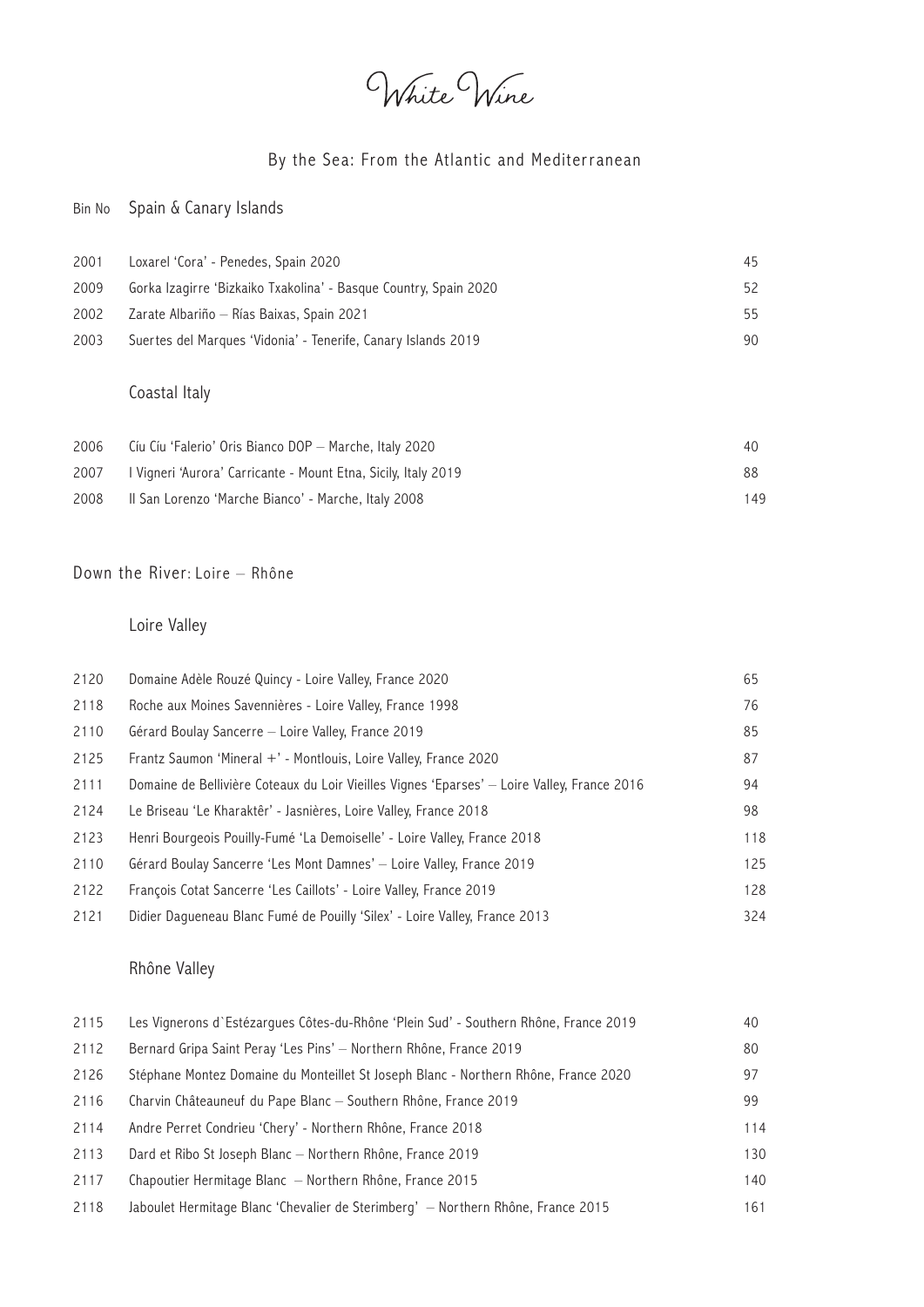## Hallowed Ground: Bourgogne - Bordeaux - Jura

### Bin No Bourgogne - Chablis and Côte d'Auxerre

| 2225 | Goisot 'Exogyra Virgula' Saint Bris - Côte d'Auxerre, Bourgogne, France 2020          |     |
|------|---------------------------------------------------------------------------------------|-----|
| 2202 | Gerard Tremblay Chablis 1er Cru 'Côte de Lechet' - Bourgogne, France 2018             | 95  |
| 2231 | Christian Moreau Chablis 1er Cru Vaillons 'Cuvée Guy Moreau' - Bourgogne, France 2011 | 155 |
| 2221 | Gerard Tremblay Chablis Grand Cru 'Vaudésir' - Bourgogne, France 2017 (MAGNUM)        | 252 |
| 2227 | René et Vincent Dauvissat Chablis 1 er Cru 'La Forest' - Bourgogne, France 2000       | 396 |

## Bourgogne - Beaune

| 2224 | Vincent Latour Bougogne Blanc - Bourgogne, France 2017                                      | 72  |
|------|---------------------------------------------------------------------------------------------|-----|
| 2225 | Chavy Chouet Bourgogne Blanc 'Les Femelottes' - Bourgogne, France 2020                      | 85  |
| 2223 | Marc Colin Saint Aubin 1er Cru "La Chateniere" - Bourgogne, France 2019                     | 105 |
| 2208 | Chavy Chouet Meursault 1er Cru 'Les Genevrieres' - Bourgogne, France 2019                   | 149 |
| 2221 | Coffinet-Duvernay Chassagne-Montrachet 1er Cru 'Fairendes' - Bourogne, France 2017          | 172 |
| 2227 | Pernot-Belicard Puligny-Montrachet 1er Cru 'Champ Canet' - Bougogne, France 2016            | 216 |
| 2228 | Génot-Boulanger Meursault 1er Cru 'Les Bouchères' - Bourgogne, France 2011                  | 264 |
| 2210 | Comtesse de Cherisey Puligny-Montrachet 1er 'Hameau-Blagny' - Bourgogne, France 2017        | 307 |
| 2223 | Yves Colin-Morey Meursault "Les Narvaux" - Bourgogne, France 2016                           | 375 |
| 2226 | Pernot-Belicard Puligny-Montrachet 1er Cru 'Les Perrières' - Bougogne, France 2017 (MAGNUM) | 385 |
| 2222 | Coffinet-Duvernay Bâtard-Montrachet Grand Cru - Bourgogne, France 2018                      | 421 |
| 2213 | Domaine Leflaive Bâtard-Montrachet Grand Cru - Bourgogne, France 2009                       | 780 |
| 2220 | Domaine Leflaive Chevalier-Montrachet Grand Cru - Bourgogne, France 2012                    | 995 |

Bourgogne - Challonaise

| 2227 | Bachey-Legros Santenay 'Blanc en Charrons' - Bourgogne, France 2019 |     |
|------|---------------------------------------------------------------------|-----|
| 2230 | Errel et Flavien Nino Rully 'La Barre' - Bourgogne, France 2019     | 110 |

Bourgogne - Mâconnaise

| 2228 | Vins Rijckaert Viré-Clessé 'Rendez-Vous de Septembre' - Bourgogne, France 2019 | 75  |
|------|--------------------------------------------------------------------------------|-----|
| 2229 | Phillipe Valette Mâcon Chaintré - Bourgogne, France 2017                       | 109 |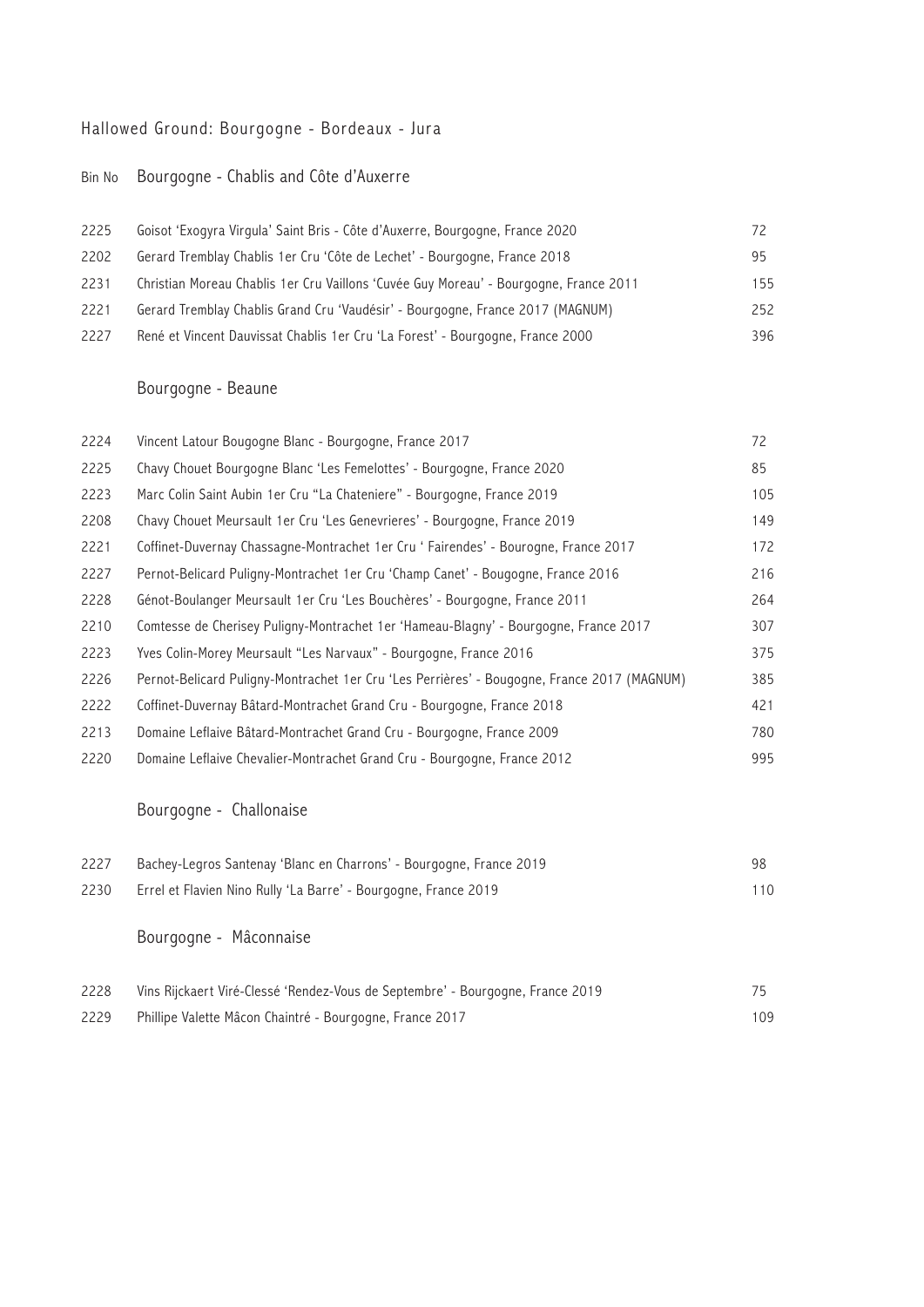#### Hinterland: Inland Regions

|      | Bin No Alsace                                                |    |
|------|--------------------------------------------------------------|----|
| 2501 | Leon Boesch 'La Cabane' Pinot Blanc - Alsace, France 2018    | 48 |
| 2502 | Albert Mann Gewürztraminer - Alsace, France 2019             | 67 |
| 2514 | Pierre Frick Sylvaner 'Bergweingarten' - Alsace, France 2012 | 90 |

Trimbach "Cuvée Frederic Emile" - Alsace, France 2012 167

### Languedoc

|  | 2510 Mas de Daumas Gassac Blanc - Terroir d'Aniane, Languedoc, France 2020 | 108 |
|--|----------------------------------------------------------------------------|-----|
|  |                                                                            |     |

### Savoie & Jura

| 2504 | Ardoisieres 'Argile Blanc' - Savoie, France 2019                          | 76  |
|------|---------------------------------------------------------------------------|-----|
| 2215 | Les Granges Paguenesse Savagnin 'La Pierre' - Jura, France 2018           | 70  |
| 2216 | Lucien Aviet Melon a Quque Rouge 'Cuvée des Docteurs' - Jura, France 2019 | 85  |
| 2230 | Daniel Dugois Vin Jaune - Arbois, France 2014 (62cl)                      | 145 |
| 2218 | Jean-François Ganevat 'Miracules' - Jura, France 2017                     | 186 |
| 2219 | Jean-François Ganevat 'Chamois du Paradis' - Jura, France 2016            | 206 |

### England

| 2503 | Davenport Dry White - Sussex, England 2019<br>-------- |  |
|------|--------------------------------------------------------|--|
|      |                                                        |  |

#### Germany

| 2513 | Dr. Loosen Riesling - Mosel, Germany 2017                                              | 45. |
|------|----------------------------------------------------------------------------------------|-----|
| 2505 | Koehler-Ruprecht Riesling Kabinett Trocken – Pfalz, Germany 2018                       | 62  |
| 2512 | Schloss Johannisberg 'Bronzelack' Riesling - Rheingau, Germany 2020                    | 114 |
| 2506 | Koehler-Ruprecht 'Kallstadter Saumagen' Riesling Auslese Trocken — Pfalz, Germany 2011 | 123 |

### Hungary

| 2507 | Holass Tokaji - Tokaji, Hungary 2018                                | 80  |
|------|---------------------------------------------------------------------|-----|
|      | Inland Italy                                                        |     |
| 2513 | Turmhof Sauvignon Blanc 'Tiefenbrunner' - Alto-Adige, Italy 2018    | 73  |
| 2508 | Bera 'Bianchdudui' - Piemonte, Italy 2000                           | 88  |
| 2514 | Fillipi Soave Classico 'Castelcerino' - Veneto, Italy 2018 (MAGNUM) | 125 |

Querciabella 'Bâtar' - Tuscany, Italy 2018 175

#### Austria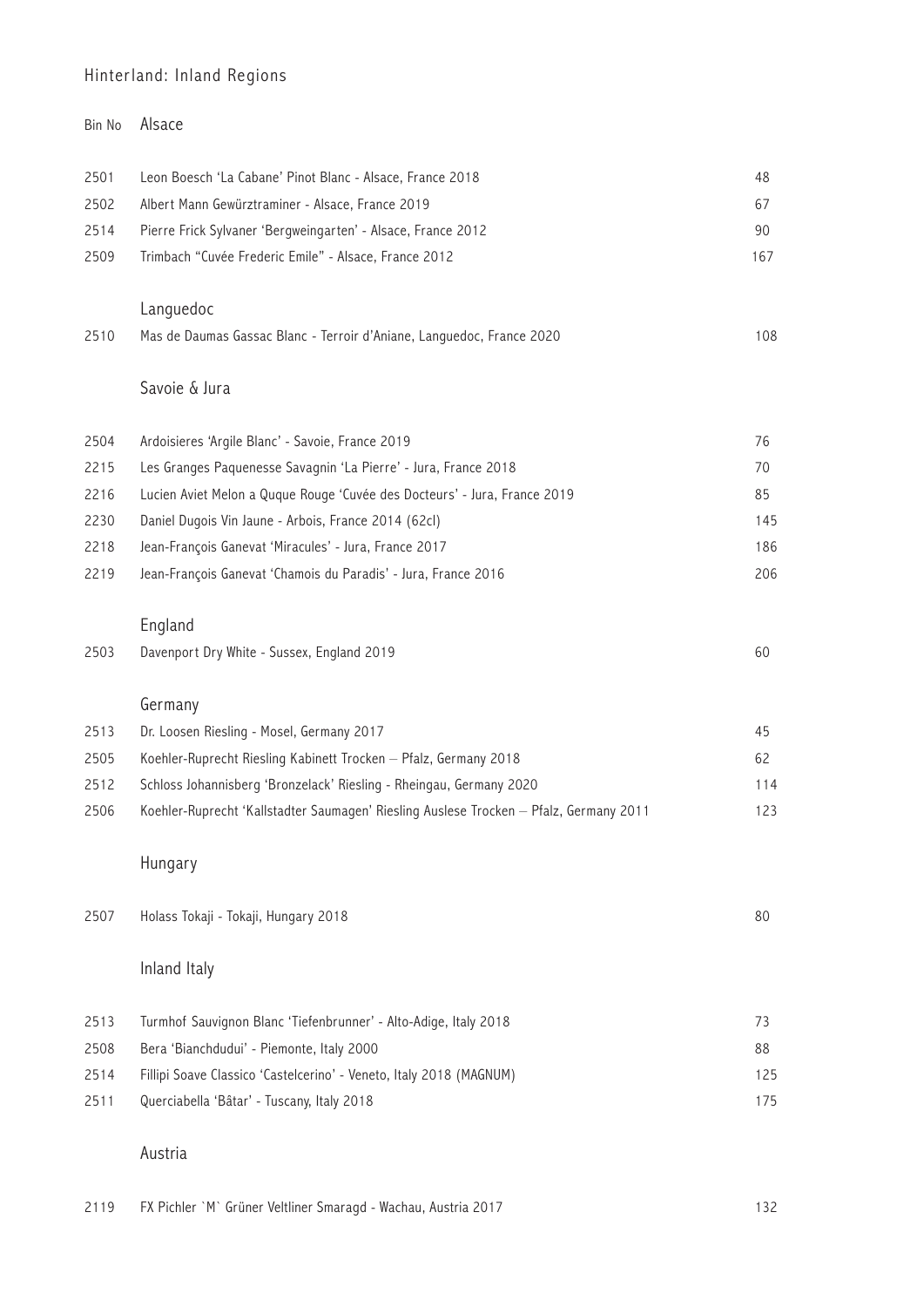#### Across the Pond: USA

## Bin No Oregon

| 2301 | Sokol Blosser 'Evolution White' - Dundee Hills, Oregon, USA NV | 60 |
|------|----------------------------------------------------------------|----|
|      | 2310 Ovum 'Big Salt' - Newberg, Oregon, USA 2020               | 65 |

## California

| 2303 | Idlewild Wines 'The Bee, Flora and Fauna' - North Coast, California, USA 2019      | 74  |
|------|------------------------------------------------------------------------------------|-----|
| 2304 | Sandhi Central Coast Chardonnay - Santa Barbara, California, USA 2019              | 82  |
| 2302 | Arnot-Roberts 'Watson Ranch' Chardonnay - Napa Valley, California, USA 2019        | 97  |
| 2308 | Chanin 'Bien Nacido' Chardonnay - Santa Barbara, California, USA 2017              | 125 |
| 2306 | Littorai 'Charles Heintz Vineyard' Chardonnay - Sonoma Coast, California, USA 2018 | 185 |
| 2307 | Kongsgaard Chardonnay - Napa Valley, California USA 20189                          | 245 |

# Southern Hemisphere: South Africa - Australia - Argentina

## South Africa

| 2401 | Thorne and Daughters `Rocking Horse` - Western Cape, SA 2019        | 68  |
|------|---------------------------------------------------------------------|-----|
| 2402 | City on a Hill Muscat d'Alexandrie - Swartland, SA 2019             | 76  |
| 2403 | Craig Hawkins El Bandito 'Cortez' Chenin Blanc – Swartland, SA 2020 | 78. |
| 2408 | Radford Dale 'Renaissance' Chenin Blanc - Stellenbosch, SA 2017     | 82  |
| 2409 | Crystallum 'Ferrum' Chardonnay - Western Cape, SA 2021              | 94  |

## Australia

| 2407 | Kilikanoon 'Mort's Block' Riesling - Clare Valley, Australia 2019     | 55. |
|------|-----------------------------------------------------------------------|-----|
| 2406 | - Petaluma 'Yellow Label' Chardonnay — Adelaide Hills, Australia 2016 | 70. |
| 2410 | Cullen 'Kevin John' Chardonnay - Margaret River, Australia 2014       | 241 |

# Argentina

| 2405 | Zuccardi 'Fosil' Chardonnav — San Pablo, Argentina 2018 |  |
|------|---------------------------------------------------------|--|
|------|---------------------------------------------------------|--|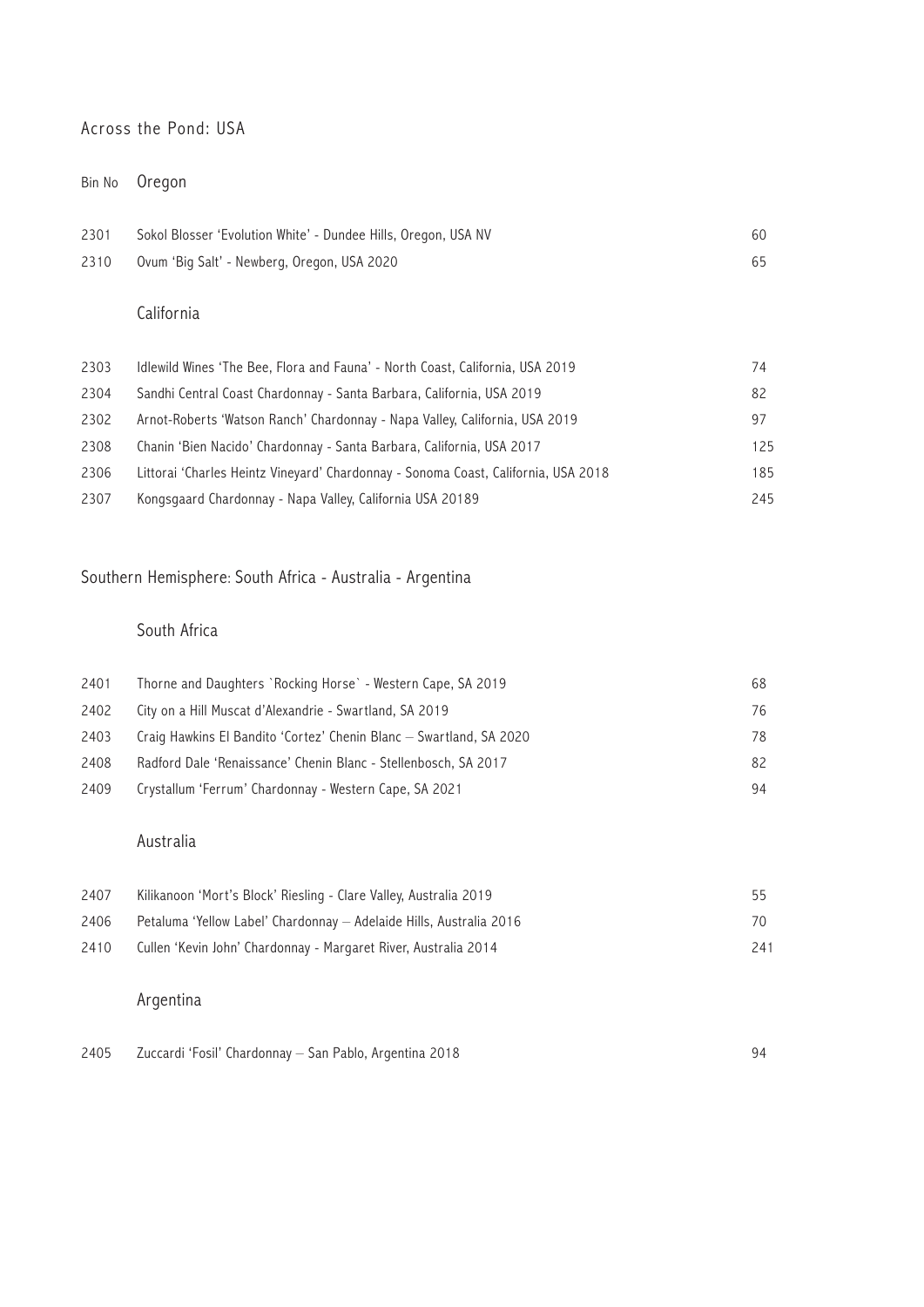Rosé Wine

| Bin No | Spain |
|--------|-------|
|--------|-------|

| 3001 | Cuna de la Poesia Rosado - Rioja, Spain 2019                      | 40 |
|------|-------------------------------------------------------------------|----|
|      |                                                                   |    |
|      | Loire Valley                                                      |    |
| 3005 | Henri Bourgeois Sancerre Rosé 'Les Baronnes' - Loire, France 2020 | 72 |
|      |                                                                   |    |
|      | South of France                                                   |    |

| 3006 | Maison Saint Aix - Provence, France 2021                                    | 50  |
|------|-----------------------------------------------------------------------------|-----|
| 3006 | Maison Saint Aix - Provence, France 2021 (MAGNUM)                           | 100 |
| 3002 | Château Minuty Côtes de Provence 'M de Minuty' Rosé - Provence, France 2020 | 60  |
| 3004 | Domaine Peyre Rose 'Oro' - Languedoc, France 2003                           | 135 |

Skin Contact

#### Greece

| 4001 | Tetramythos Malagousia Natur - Peloponnese, Greece 2019 | 53 |
|------|---------------------------------------------------------|----|
|      |                                                         |    |
|      | Coastal Italy                                           |    |
| 4002 | Vino di Anna Bianco 'G' - Mount Etna, Sicily 2019       | 75 |
| 4004 | La Stoppa 'Ageno' - Emilia-Romagna, Italy 2016          | 89 |

#### Australia

4003 Momento Mori 'Staring at the Sun' – Victoria, Australia 2020 69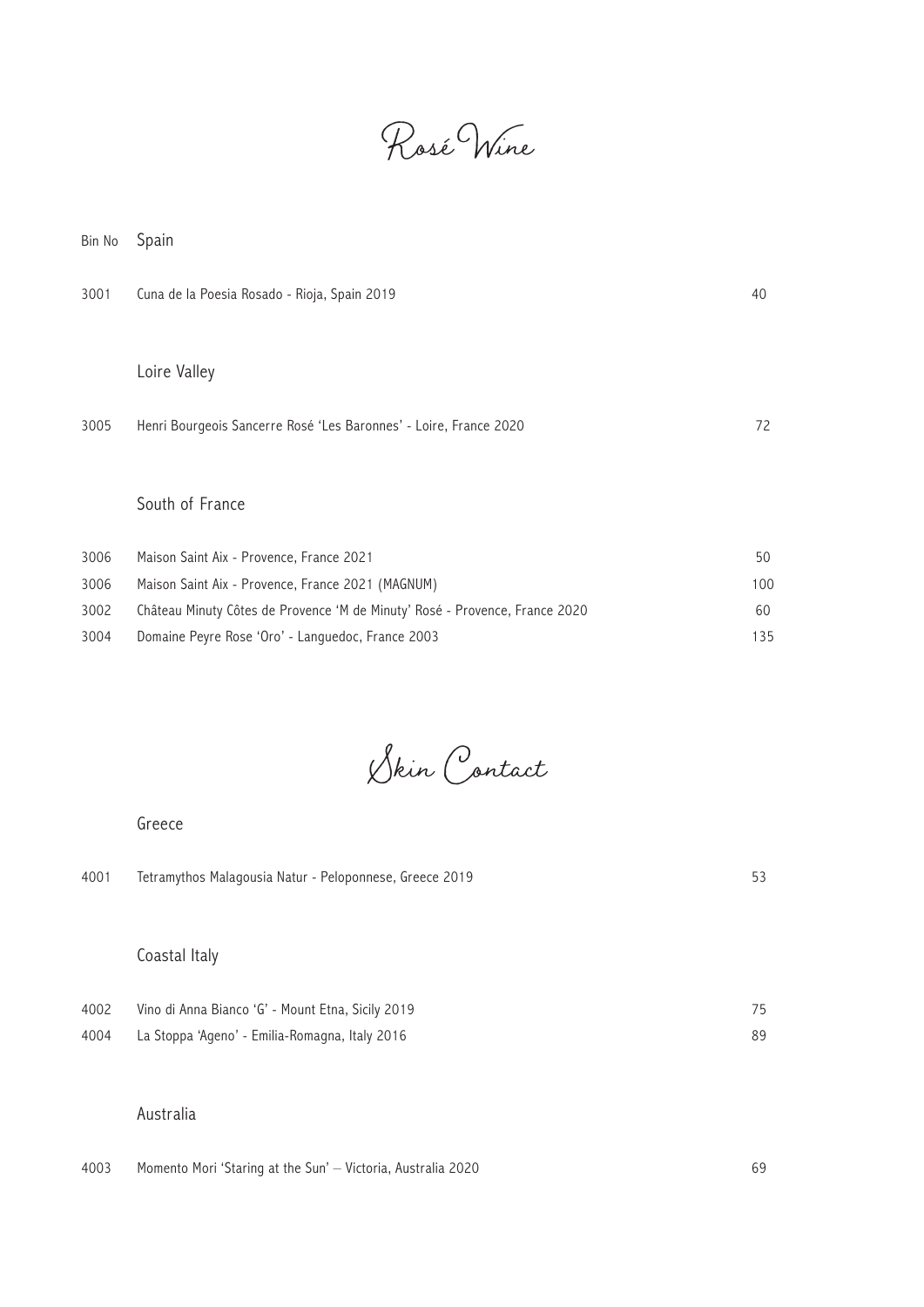Red Wine

By the Sea: From the Atlantic and Mediterranean Bin No Portugal

| 5001   | Alvaro Castro Dão Tinto - Dão, Portugal 2018                                            | 47  |
|--------|-----------------------------------------------------------------------------------------|-----|
| 5009   | Dom Bella Vinho Tinto - Dão, Portugal 2014                                              | 65  |
|        | Coastal Italy                                                                           |     |
| 5004   | Pietro Caciorgna 'Ciauria' Mount Etna Rosso - Sicily, Italy 2020                        | 45  |
| 5007   | Fatalone Primitivo Riserva - Puglia, Italy 2018                                         | 68  |
| 5006   | La Stoppa 'Macchiona' - Emilia-Romagna, Italy 2013                                      | 88  |
| 5006   | La Stoppa 'Macchiona' - Emilia-Romagna, Italy 2012 (MAGNUM)                             | 174 |
|        | Corsica                                                                                 |     |
| 5724   | Antoine Arena 'Morta Maio' - Patrimonio, Corsica, France 2019                           | 119 |
|        | England                                                                                 |     |
| 5005   | Balfour 'The Suitcase' Pinot Noir - Kent, England 2018                                  | 69  |
| 5008   | Davenport 'Diamond Fields' Pinot Noir - Sussex, England 2020                            | 80  |
|        | Down the River, By the Lake: Loire - Rhône                                              |     |
| Bin No | Loire Valley                                                                            |     |
| 5101   | Thierry Germain Saumur-Champigny - Loire, France 2020                                   | 55  |
|        | Rhône Valley                                                                            |     |
| 5102   | Les Vignerons d'Esteragues 'Cuvée de Galets' - Southern Rhône, France 2019              | 40  |
| 5112   | Jean-Luc Colombu Crozes-Hermitage 'La Tuilère' - Northern Rhône, France 2017            | 55  |
| 5103   | Murinais Crozes-Hermitage Vieilles Vignes - Northern Rhône, France 2019                 | 64  |
| 5111   | Clos de Cazeaux 'Tour Sarazzine' Gigondas - Southern Rhône, France 2006                 | 108 |
| 5105   | Bernard Faurie Hermitage - Les Greffieux-Bessards - Northern Rhône, France 2014         | 114 |
| 5106   | Jean Michel Stephan Côte Rôtie 'Les Binardes' - Northern Rhône, France 2018             | 138 |
| 5108   | Clos-Saint-Michel Châteauneuf-du-Pape - Southern Rhône, France 2010                     | 155 |
| 5107   | Jaboulet Hermitage 'La Chapelle' - Northern Rhône, France 2006                          | 249 |
| 5109   | Mestre Châteauneuf-du-Pape 'Cuvée de Sommeliers' - Southern Rhône, France 2013 (MAGNUM) | 252 |
| 5110   | Rene Rostaing Côte Rôtie 'Côte Blonde' - Northern Rhône, France 1996                    | 449 |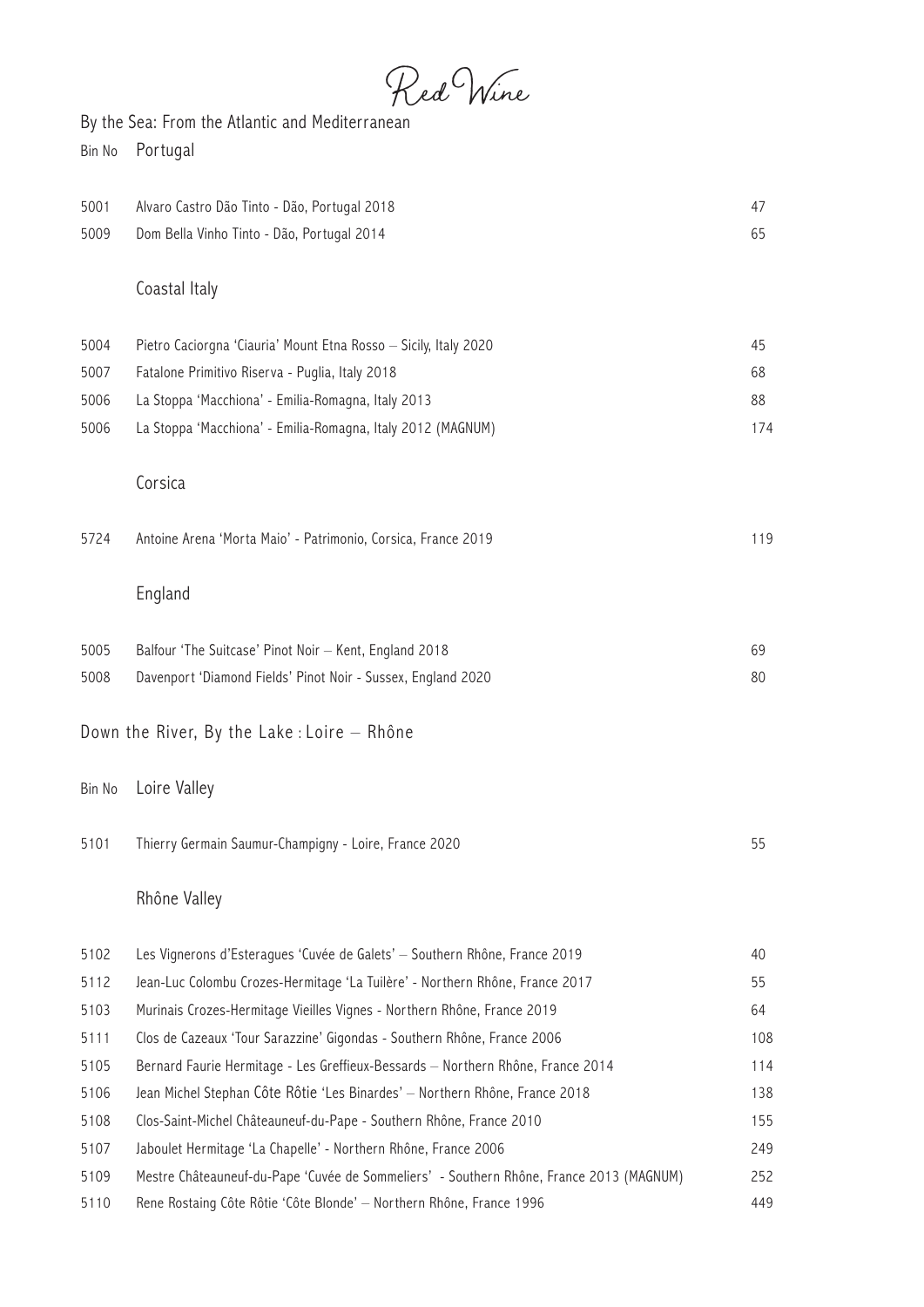# Hallowed Ground: Bourgogne - Beaujolais

# Bin No. Bourgogne - Côte de Nuits

| Frédéric Magnien Gevrey-Chambertin Vieilles Vignes - Bourgogne, France 2016           | 142 |
|---------------------------------------------------------------------------------------|-----|
| Bertrand Ambroise Nuits-St-Georges - Bourgogne, France 2013                           | 145 |
| Heresztyn Gevrey-Chambertin Vieilles Vignes - Bourgogne, France 2013                  | 178 |
| Stéphane Magnien Morey-Saint-Denis 1er Cru 'Les Faconnières' - Bourgogne, France 2011 | 190 |
| Ghislaine Barthod Chambolle-Musigny - Bourgogne, France 2010                          | 504 |
| Domain Dujac Morey-Saint-Denis - Bourgogne, France 1995                               | 563 |
| Domain Dujac Morey-Saint-Denis - Bourgogne, France 1992                               | 573 |
| Cecile Tremblay Chapelle Chambertin Grand Cru - Bourgogne, France 2017                | 845 |
| Domain Dujac Morey-Saint-Denis - Bourgogne, France 1989                               | 942 |
| Bourgogne - Beaune                                                                    |     |
| Vins d'Arlaud Vosne-Romanée - Beaune, Bourgogne, France 2015                          | 202 |
| Bourgogne - Chalonnaise                                                               |     |
| Errel et Flavien Nino Rully 1er Cru 'Marrisou' - Challonaise Bourgogne, France 2019   | 123 |
| Beaujolais                                                                            |     |
| Marcel Lapierre Morgon - Beaujolais, France 2020                                      | 65  |
| Johan Lardy Moulin-à-Vent 'Les Michelons' - Beaujolais, France 2020                   | 70  |
| Johan Lardy Moulin-à-Vent '1903' Vieilles Vignes - Beaujolais, France 2019            | 85  |
|                                                                                       |     |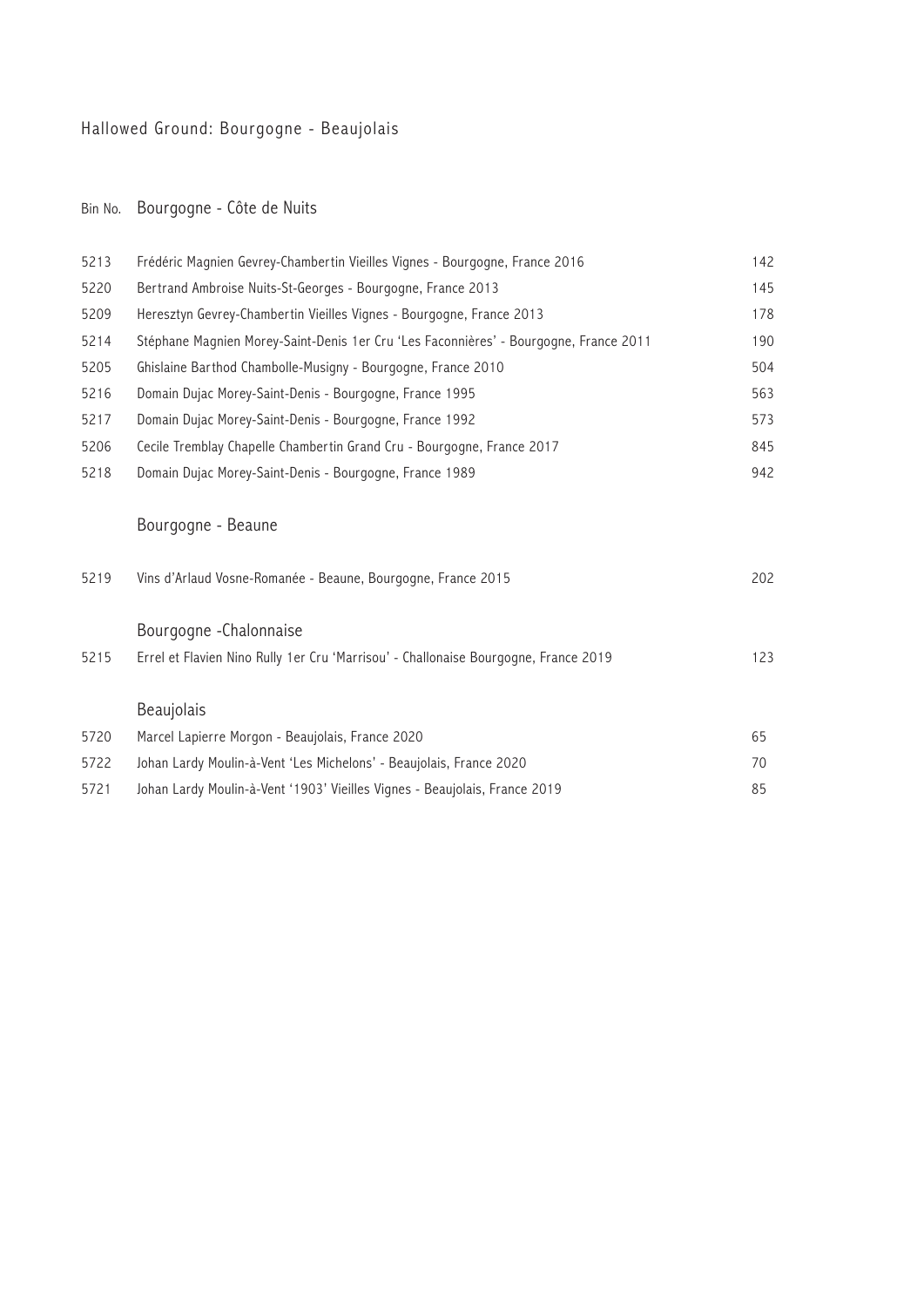## Bordeaux - Right Bank

| 5312 | Château la Claymore - Lussac Saint-Emilion, Bordeaux, France 2016                     | 65  |
|------|---------------------------------------------------------------------------------------|-----|
| 5301 | Château des Annereaux - Lalande-de-Pomerol, Bordeaux, France 2007                     | 89  |
| 5303 | Château des Annereaux - Lalande-de-Pomerol, Bordeaux, France 2017 (MAGNUM)            | 154 |
| 5321 | Château Pavie Macquin 1er Grand Cru Classé (B) - Saint-Emilion, Bordeaux, France 2012 | 214 |
| 5319 | Château La Gaffeliere 1er Grand Cru Classé (B) - Saint-Emilion, Bordeaux, France 2012 | 241 |
| 5302 | Château Figeac 1er Grand Cru Classé (B) - Saint-Emilion, Bordeaux, France 2009        | 375 |

### Bordeaux - Left Bank

| 5310 | Château Peyrabon Cru Bourgeois - Haut-Médoc, Bordeaux, France 2008                | 80  |
|------|-----------------------------------------------------------------------------------|-----|
| 5308 | Château Coutelin-Merville Cru Bourgeois - Saint-Estephe, Bordeaux, France 2006    | 110 |
| 5304 | Clos du Jaugueyron — Margaux, Bordeaux, France 2014                               | 119 |
| 5318 | Château Caronne Ste Gemme Cru Bourgeois - Haut-Médoc, Bordeaux, France 2000       | 139 |
| 5317 | Baron Philippe de Rothschild 'Mise de la Baronnie' - Médoc, Bordeaux, France 1989 | 149 |
| 5311 | Château Peyrabon Cru Bourgeois - Haut-Médoc, Bordeaux, France 2008 (MAGNUM)       | 160 |
| 5313 | Château d'Issan 3ème Cru Classé — Margaux, Bordeaux, France 2007                  | 173 |
| 5307 | La Reserve de Léoville Barton - Saint Julien, Bordeaux, France 2003 (MAGNUM)      | 273 |
| 5320 | Château Talbot 4ème Cru Classé – Saint Julien, Bordeaux, France 1981              | 260 |
| 5315 | Château Léoville Barton 2ème Cru Classé — Saint Julien, Bordeaux, France 1995     | 390 |
| 5316 | Château Pichon Baron 2ème Cru Classé – Pauilliac, Bordeaux, France 1999           | 420 |
| 5314 | Château Palmer 3ème Cru Classé - Margaux, Bordeaux, France 1986                   | 571 |
| 5309 | Château Gruaud-Larose 2ème Cru Classé - Saint Julien, Bordeaux, France 1982       | 621 |
| 5306 | Château Mouton-Rothschild 1er Cru Classé — Pauillac, Bordeaux, France 2004        | 722 |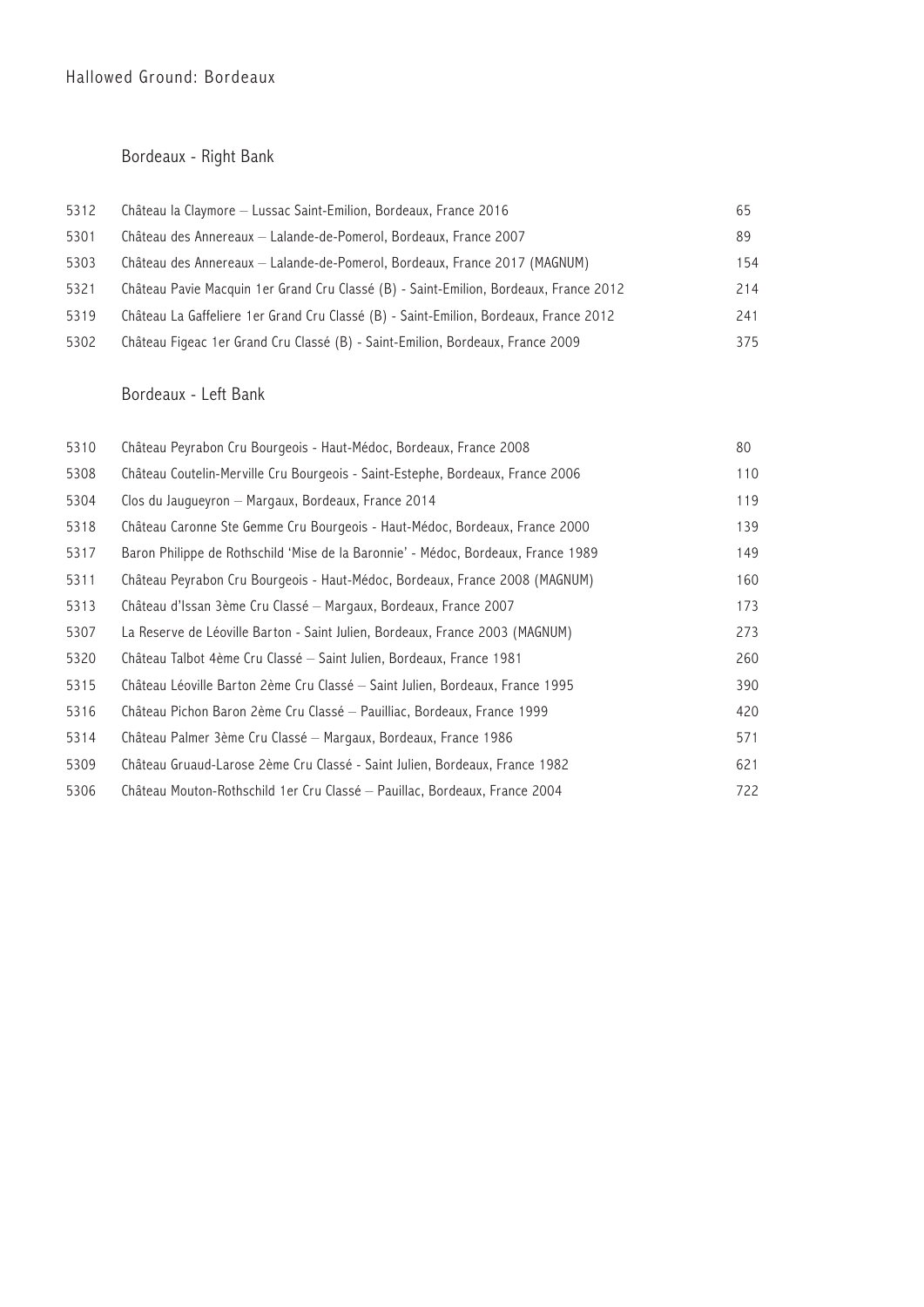# Hallowed Ground: Piemonte - Tuscany - Rioja - Lebanon

## Piemonte

| 5414 | Renato Fenocchio Barbaresco - Piemonte, Italy 2005                         | 127 |
|------|----------------------------------------------------------------------------|-----|
| 5411 | Produttori del Barbaresco "Pora" Barbaresco Riserva - Piemonte, Italy 2014 | 146 |
| 5407 | Massolino Barolo 'Margheria' - Piemonte, Italy 2017                        | 157 |
| 5408 | Roagna Barolo 'La Pira' - Piemonte, Italy 2010                             | 220 |
| 5421 | Borgogno Barolo Riserva - Piedmonte Italy 1967                             | 289 |
| 5422 | Borgogno Barolo Riserva - Piedmonte Italy 1971                             | 289 |
| 5423 | Borgogno Barolo Riserva - Piedmonte Italy 1964                             | 324 |
| 5424 | Borgogno Barolo Riserva - Piedmonte Italy 1978                             | 324 |
| 5413 | Roagna Barbaresco 'Pajé' Vecchie Viti - Piemonte, Italy 2008               | 425 |

## Lombardy

| 5425 |  |  | Balgera Valtellina Superiore 'Valgella' - Lombardy, Italy 2005 |  |
|------|--|--|----------------------------------------------------------------|--|
|------|--|--|----------------------------------------------------------------|--|

## Tuscany

| 5404 | Ciacci Piccolomini d'Aragona Sant'Antimo 'Ateo' - Tuscany, Italy 2019                      | 60  |
|------|--------------------------------------------------------------------------------------------|-----|
| 5403 | Candialle Chianti Classico 'La Misse di Candialle' - Tuscany, Italy 2019                   | 65  |
| 5426 | Azienda Agricola Carpassa 'Doccio a Matteo' Chianti Classico Riserva - Tuscany, Italy 2008 | 125 |
| 5405 | Il Paradiso di Manfredi Brunello di Montalcino – Tuscany, Italy 2013                       | 165 |
| 5407 | Ruffino 'Greppone Mazzi' Brunello di Montalcino – Tuscany, Italy 2013                      | 175 |
| 5412 | Tenuta Dell'Ornellaia 'Serre Nuove' - Bolgheri, Tuscany 2010                               | 201 |
| 5410 | Montevertine 'Pergole Torte' - Tuscany, Italy 2018                                         | 252 |
| 5411 | Tenuta San Guido 'Sassicaia' - Bolgheri, Tuscany 2006                                      | 540 |

## Rioja

| 5420 | Roda Reserva - Rioja, Spain 2016                        | 88. |
|------|---------------------------------------------------------|-----|
| 5419 | Urbina Gran Reserva Especial - Rioja, Spain 2004        | 90. |
| 5418 | La Rioja Alta Gran Reserva 904 - Rioja, Spain 2011      | 164 |
| 5417 | Castillo Ygay Gran Reserva Especial - Rioja, Spain 2010 | 315 |

## Lebanon

5409 Château Musar - Beka'a Valley, Lebanon 1998 139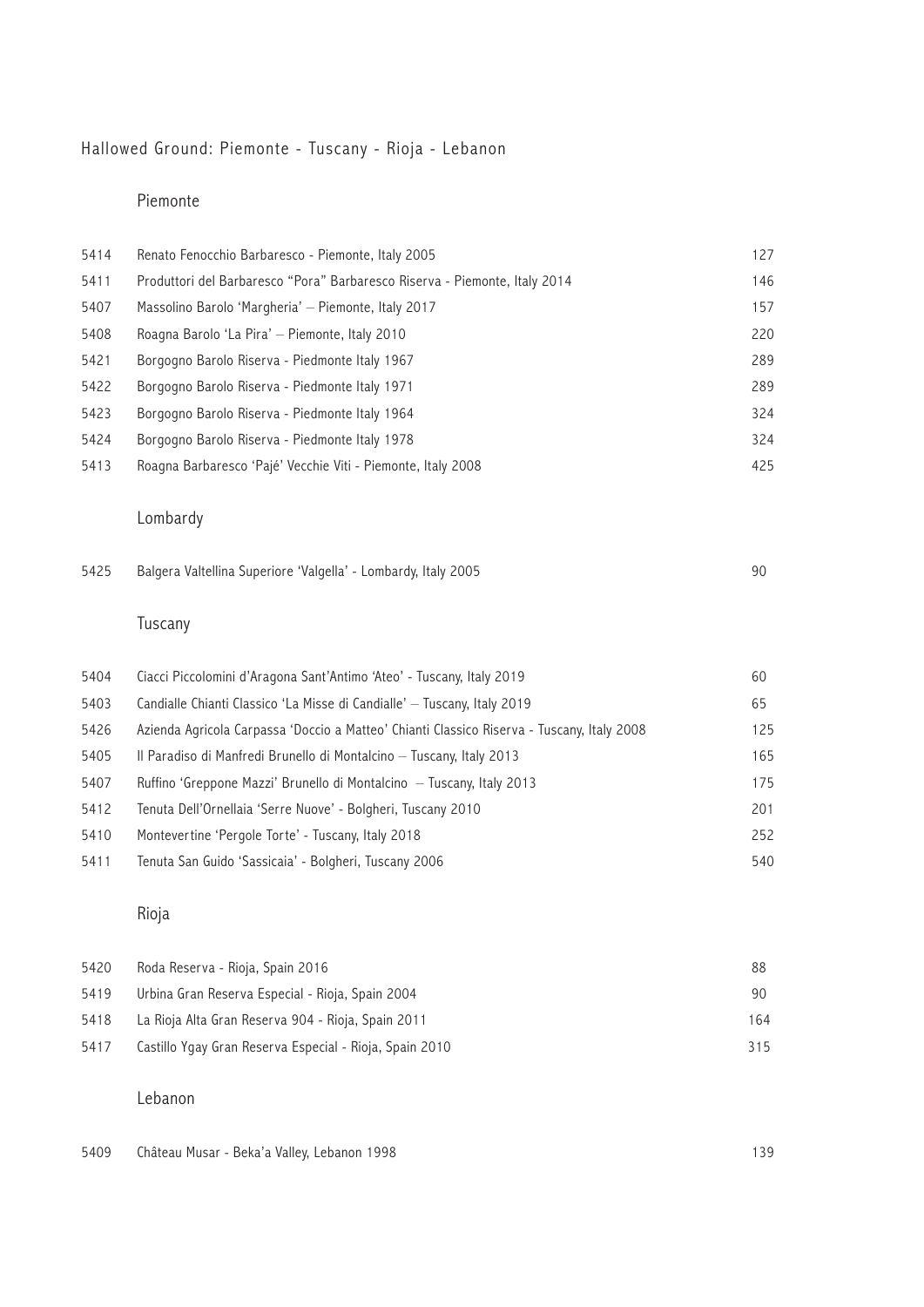## Hinterland: Beaujolais - South of France - Spain - Greece - Italy

### South of France

| 5705 | Château Sainte Anne Bandol - Bandol, France 2016                      | 80  |
|------|-----------------------------------------------------------------------|-----|
| 5734 | Château Montus Cuvée Prestige - Madrian, France 1998                  | 168 |
| 5730 | Château Montus Cuvée Prestige - Madrian, France 2002                  | 209 |
| 5718 | Mas de Daumas Gassac Rouge - Terroir d'Aniane, Languedoc, France 2018 | 175 |
| 5721 | Mas de Daumas Gassac Rouge - Terroir d'Aniane, Languedoc, France 2009 | 230 |
| 5722 | Mas de Daumas Gassac Rouge - Terroir d'Aniane, Languedoc, France 2008 | 242 |
| 5723 | Mas de Daumas Gassac Rouge - Terroir d'Aniane, Languedoc, France 2003 | 244 |
| 5719 | Mas de Daumas Gassac Rouge - Terroir d'Aniane, Languedoc, France 1998 | 246 |
| 5720 | Mas de Daumas Gassac Rouge - Terroir d'Aniane, Languedoc, France 1989 | 364 |

## Burgenland

|  |  | 5108 Franz Weninger Blaufränkisch 'Hochäker' - Burgenland, Austria 2017 |  |
|--|--|-------------------------------------------------------------------------|--|
|--|--|-------------------------------------------------------------------------|--|

## Regional Spain

| 5710 | Envinate Albahra - Almanza, Spain 2019                       | 50  |
|------|--------------------------------------------------------------|-----|
| 5729 | Valdubón Crianza - Ribera del Duero, Spain 2017              | 55  |
| 5711 | Ponce 'PF' Bobal - Manchuela, Spain 2018                     | 61  |
| 5731 | Commando G 'La Bruja de Rozas' - Castilla y Leon, Spain 2019 | 75  |
| 5713 | Goyo Garcia 'Valdeolmos' - Ribera del Duero, Spain 2017      | 89  |
| 5728 | Familia Torres 'Mas la Plana' - Penedés, Spain 2015          | 135 |
| 5727 | Vega Sicilia 'Valbuena 5°' - Ribera del Duero, Spain 2011    | 294 |

# Cental Italy

| 5726 | Bussola Tommaso Valpolicella Ripasso Classico Superiore 'Ca' del Laito' - Veneto, Italy 2017 | 84  |
|------|----------------------------------------------------------------------------------------------|-----|
| 5725 | Mastroberardino 'Radici' Taurasi - Campania, Italy 2016                                      | 125 |
| 5715 | Paolo Bea 'Rosso de Veo' - Montefalco, Umbria, Italy 2012                                    | 196 |
| 5732 | Monte Dall'Ora Amarone 'Stropa' - Veneto, Italy 2012                                         | 247 |
| 5733 | Bussola Tommaso Amarone Classico 'Vigneto Alto' - Veneto, Italy 2010                         | 342 |

## Greece

| 5716 Dalmara Xinomavro - Naoussa, Greece 2018         |  |
|-------------------------------------------------------|--|
| 5724 Château Pegasus Xinomavro - Naoussa, Greece 1997 |  |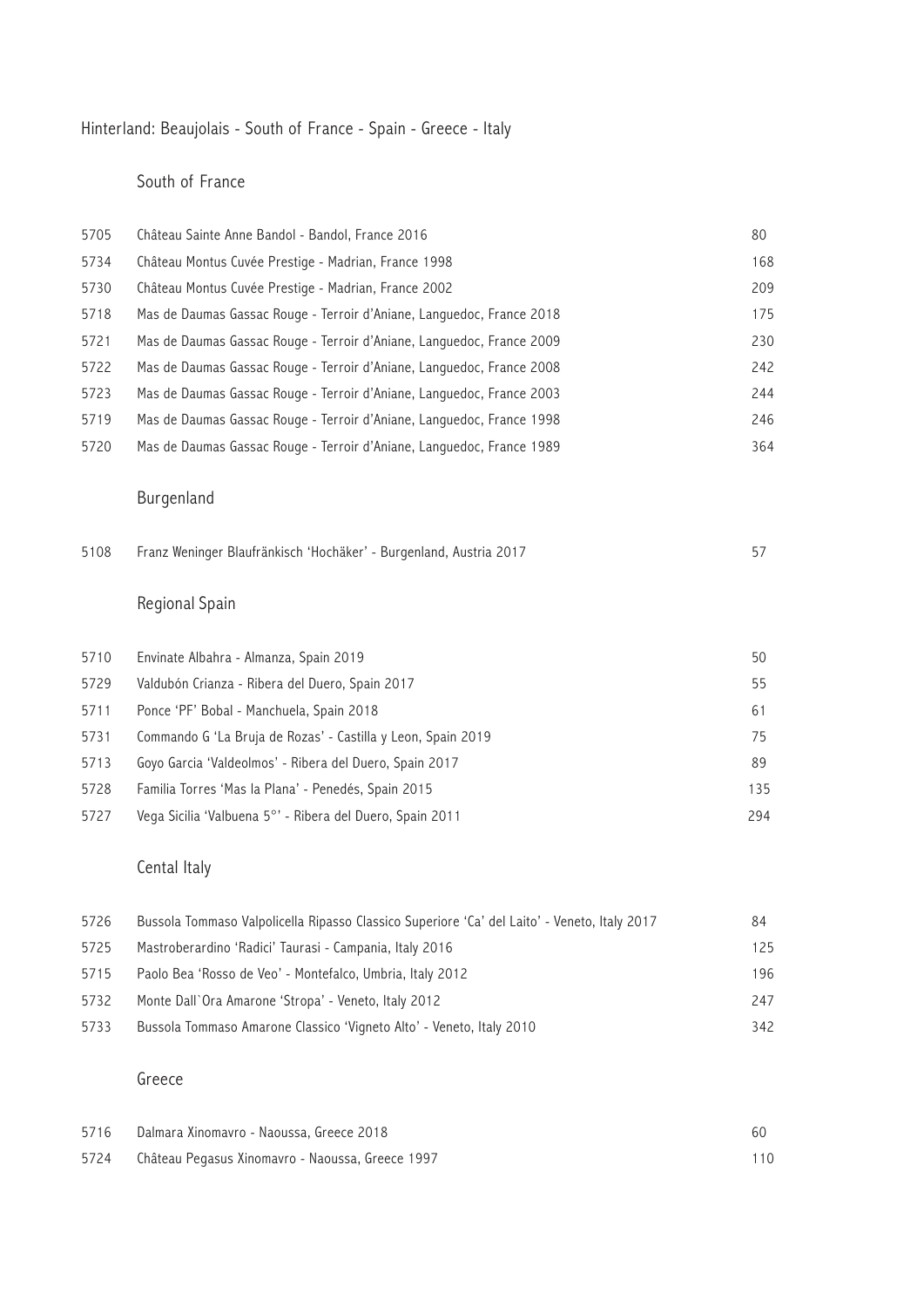#### Across the Pond: USA

#### California

| 5501 | Viano Vineyards Zinfandel - Contra Costa, USA 2016                   | 60  |
|------|----------------------------------------------------------------------|-----|
| 5503 | Arnot Roberts Sonoma Coast Syrah - Sonoma Coast, USA 2018            | 98  |
| 5509 | Chanin 'Sanford & Benedict' Pinot Noir - Santa Barbara, USA 2017     | 128 |
| 5510 | Lutum La Rinconada Vineyard Pinot Noir - Santa Rita Hills, USA, 2014 | 147 |
| 5506 | Domaine de la Côte 'La Côte' Pinot Noir - Santa Rita Hills, USA 2018 | 160 |
| 5511 | Dominus Estate 'Othello' - Napa Valley, California 2013              | 168 |
| 5514 | Ridge Geyserville - Sonoma County, California 2018                   | 175 |
| 5507 | Kongsgaard Cabernet Sauvignon - Napa Valley, California USA 2018     | 372 |
| 5513 | Sine Qua Non 'Male' Syrah - Ventura County, Central Coast USA 2013   | 636 |

# Southern Hemisphere: South Africa - Australia - Argentina

### South Africa

| 5611 | Sumaridge Estate Syrah - Hemel-en-Aarde Valley, SA 2015   |     |
|------|-----------------------------------------------------------|-----|
| 5608 | Klein Constatia Estate Red - Cape Point, SA 2018          | 67. |
| 5602 | Crystallum 'Peter Max' Pinot Noir - Western Cape, SA 2021 | 89  |
| 5612 | Radford Dale 'Gravity' - Stellenbosch, SA 2013            | 110 |

### Australia

| 5603 | Jauma, Like Raindrops Grenache - McLaren Vale, Australia 2020         | 68  |
|------|-----------------------------------------------------------------------|-----|
| 5610 | Bellvale 'Quercus' Pinot Noir - Victoria, Australia 2017              | 75  |
| 5604 | Castagna 'Genesis' Syrah - Beechworth, Australia 2015                 | 110 |
| 5611 | Luke Lambert Nebbiolo - Yarra Valley, Victoria, Australia 2019        | 144 |
| 5609 | Stella Bella 'Serie Luminosa' Shiraz - Margaret River, Australia 2007 | 210 |
| 5608 | Clarendon Hills 'Astralis' Shiraz - McLaren Vale, Australia 2005      | 408 |

#### New Zealand

| 5606 | Clos Henri Organic Pinot Noir - Marlborough, New Zealand 2017 | 98 |
|------|---------------------------------------------------------------|----|
|      |                                                               |    |
|      |                                                               |    |

## Argentina

5605 Vistalba 'Corte A' - Mendoza, Argentina 2014 110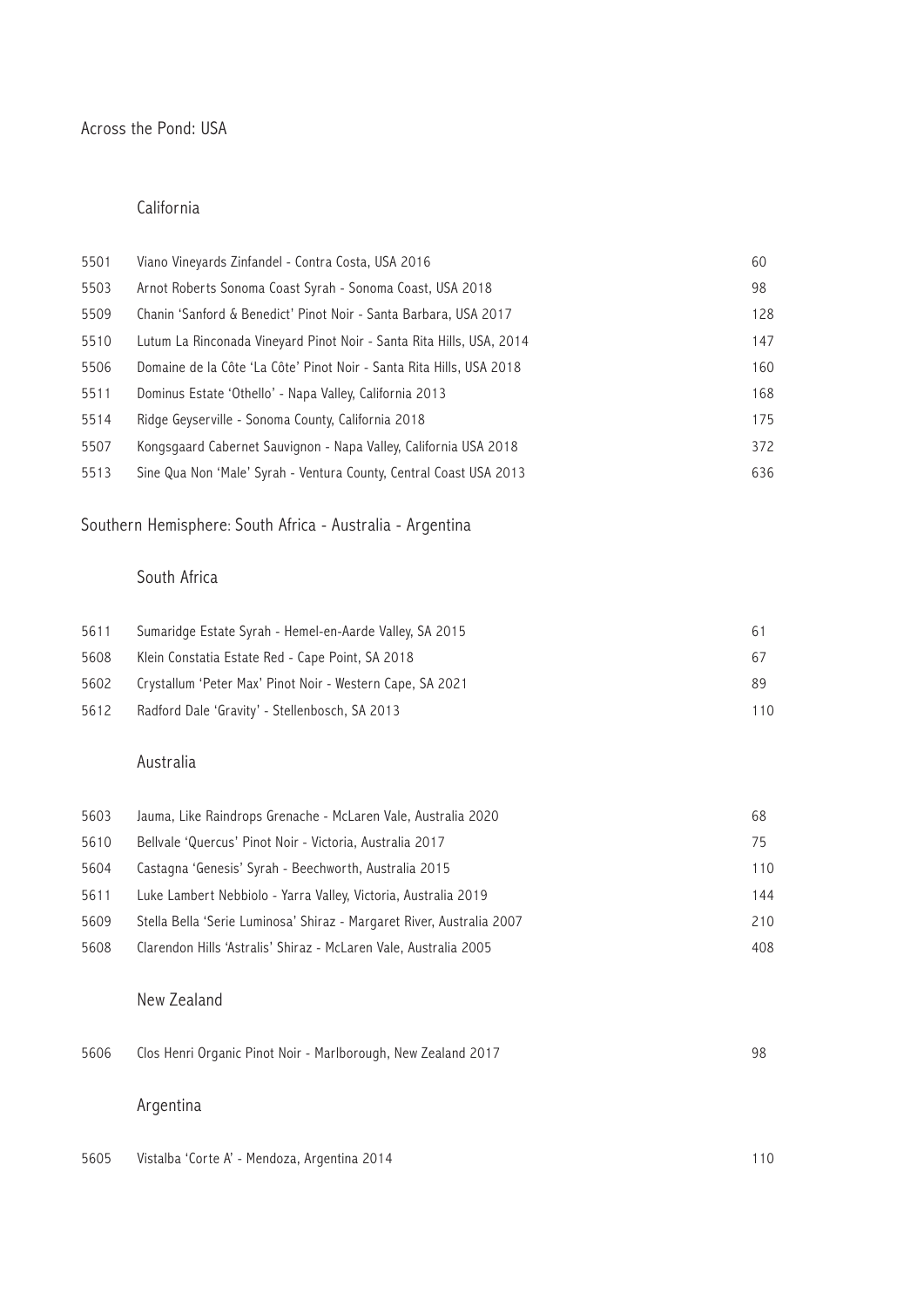## Sweet Wines – Sherry – Fortified

## Sweet and Fortified Wines by the Glass

| 6007 | Mas Amiel Maury Rouge - Languedoc, France 2019                                        | 12 <sup>2</sup> |
|------|---------------------------------------------------------------------------------------|-----------------|
| 6001 | Bentomiz 'Ariyanas' Naturalmente Dulce - Malaga, Spain 2018                           | 12              |
| 6005 | Maestro Sierra Pedro Ximenez - Jerez, Spain NV                                        | 12 <sup>2</sup> |
| 6009 | Dow's Port Quinta do Bomfim - Douro, Portugal 2010                                    | 14              |
| 6004 | Carl Koch Silvaner Beerenauslese - Rheinhessen, Germany 1994                          | 17              |
| 6015 | La Cave du Vin Blanc de Morgex 'Chaudelune' Vine de Glace - Valle d'Aosta, Italy 2020 | 19              |
| 6016 | La Stoppa 'Vigo del Volta' Appassite - Emilia-Romagna, Italy 2007                     | 19              |
| 6003 | Château Climens 1 er Cru Classé Sauternes - Bordeaux, France 1996                     | 25              |

## Sweet and Fortified Wines by the Bottle

#### Bin No. Sweet

| 6001 | Bentomiz 'Ariyanas' Naturalmente Dulce (500ml) - Malaga, Spain 2018                           | 60  |
|------|-----------------------------------------------------------------------------------------------|-----|
| 6002 | Bera Moscato d'Asti - Piemonte, Italy 2019                                                    | 55  |
| 6003 | Château Filhot 2ème Cru Classé Sauternes (375ml) - Bordeaux, France 2010                      | 70  |
| 6015 | La Cave du Vin Blanc de Morgex 'Chaudelune' Vine de Glace (500ml) - Valle d'Aosta, Italy 2020 | 100 |
| 6016 | La Stoppa 'Vigo del Volta' Appassite (500ml) - Emilia-Romagna, Italy 2007                     | 100 |
| 6004 | Carl Koch Silvaner Beerenauslese - Rheinhessen, Germany 1994                                  | 105 |
| 6014 | Château Climens 1er Cru Classé Sauternes (375ml) - Bordeaux, France 1996                      | 125 |
| 6013 | Château d'Yquem 1er Cru Classé Sauternes (375ml) - Bordeaux, France 2006                      | 324 |

### Sherry

| 6005 | Maestro Sierra Pedro Ximenez (375ml) - Jerez, Spain NV          | 50. |
|------|-----------------------------------------------------------------|-----|
| 6006 | Gonzalez Byass Noe 30yr Pedro Ximenez (375ml) - Jerez, Spain NV | 80. |
| 6007 | Emilio Hidalgo 'El Tresillo 1874' Amantillado — Jerez, Spain NV | 116 |
| 6008 | Emilio Hidalgo 'Gobernado' Olorosso — Jerez, Spain NV           | 54  |

### Fortified

| 6009 | Dow's Port Quinta do Bomfim - Douro, Portugal 2010            | 118 |
|------|---------------------------------------------------------------|-----|
| 6010 | Warre's 'Otima' Colheita Tawny (500ml) - Douro, Portugal 1995 | 96  |
| 6011 | Graham's 20 yr Tawny - Douro, Portugal NV                     | 105 |
| 6012 | Graham's 30yr Tawny - Douro, Portugal NV                      | 196 |
| 6007 | Mas Amiel Maury Rouge - Languedoc, France 2019                | 88  |